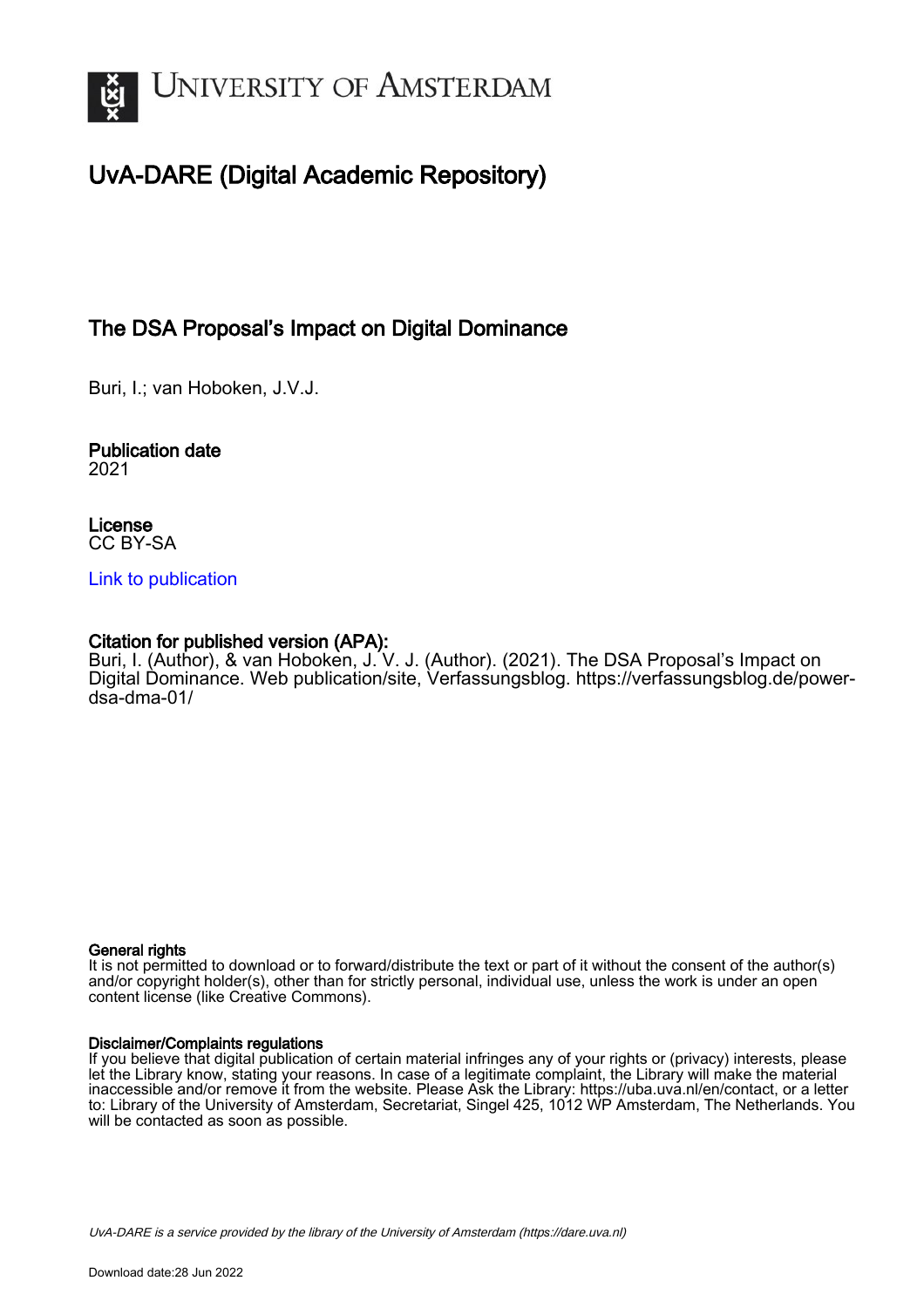# **The DSA Proposal's Impact on Digital Dominance**

**[verfassungsblog.de](https://verfassungsblog.de/power-dsa-dma-01/)**/power-dsa-dma-01/

### [Ilaria Buri](https://verfassungsblog.de/author/ilaria-buri/)

[Joris van Hoboken](https://verfassungsblog.de/author/joris-van-hoboken/)

[This article belongs to the debate » To Break Up or Regulate Big Tech? Avenues to](https://verfassungsblog.de/category/debates/power-dsa-dma/) Constrain Private Power in the DSA/DMA Package

30 August 2021

[One of the most pressing questions in the ongoing European debates about the Digital](https://ec.europa.eu/info/strategy/priorities-2019-2024/europe-fit-digital-age/digital-services-act-ensuring-safe-and-accountable-online-environment_en) Services Act (DSA) proposal is the question of dominance, and specifically the question of the disproportionate power and societal impact of dominant services on online speech and the fundamental rights of users.

With the DSA proposal, the European Commission aims to provide a new regulatory framework for the responsibility of online services in the EU internal market. Specifically, the DSA departs from the self-regulatory paradigm for online service responsibilities. It sets out to overcome the existing fragmentation and regulatory gaps by defining clear and proportionate obligations for online services with regard to illegal content and content moderation practices more generally, which reflect the difference in resources and societal impact of the various actors on the market. In the intention of the Commission, legal clarity should, in turn, translate into a safer online environment, where providers are held accountable and users' fundamental rights (in particular, freedom of expression, privacy and data protection, non-discrimination and right to an effective legal remedy) are duly protected.

Thus, the DSA aims at providing a harmonized regulatory framework for addressing online harms, while protecting users' fundamental rights. However, there is a risk that imposing accountability at the threat of fines might increase the power of already dominant intermediaries. This problem is particularly evident for content moderation, where the DSA framework threatens to further strengthen the role of Big Tech in determining what is acceptable online speech. Over the last decades, a handful of services have consolidated their position as the primary arbiters of speech and online activity. The fact that Facebook is actively calling for increased regulation, widely considered to be informed by a wish to further consolidate its power, may serve as a warning for the potential anti-competitive impacts of regulation such as the DSA.

In this contribution, we discuss the question of whether the DSAcan be expected to further entrench the power of dominant services. First, we consider how the DSA impacts the relative competitiveness of dominant and smaller services, and how the economics of content moderation tend to favour very large online platforms (VLOPs). Second, we focus on a selection of provisions in the DSA and how these have the potential to entrench VLOPs' dominance and private power, while providing suggestions for better safeguards.

### **The Likely Economic Impact of the DSA**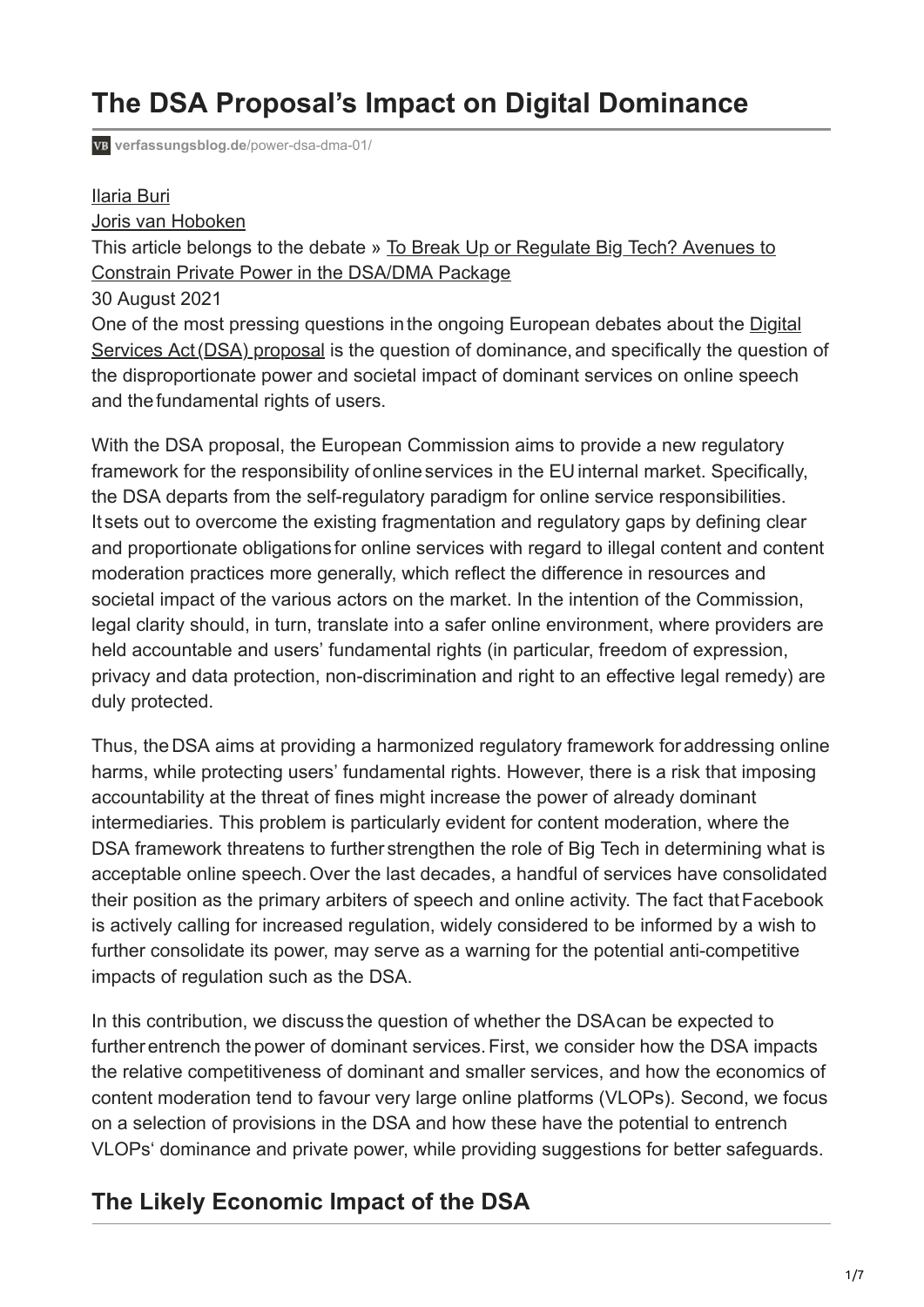We can start with the question whether the DSAcan significantly alter the power dynamics underlying innovation and competition in the market of intermediary services. While the DSA focuses on issues of liability for illegal content and responsibility [in content moderation processes more generally, a separate proposal, the Digital Markets](https://ec.europa.eu/info/strategy/priorities-2019-2024/europe-fit-digital-age/digital-markets-act-ensuring-fair-and-open-digital-markets_en) Act (DMA), aims to address issues of competition in digital markets. General issues of economic dominance and monopoly power will have to be addressed through competition law and the DMA.

With the DSA, a central goal for the European Commission (EC), related to competition, is to overcome legal fragmentation with a set of harmonized rules and provide "the conditions for innovative digital services to emerge and scale up in the internal market" (Recital 4). Legal fragmentation has been a problem since the adoption of the [eCommerce Directive](https://eur-lex.europa.eu/legal-content/EN/ALL/?uri=celex%3A32000L0031) (ECD), which left crucial details to self-regulation and national law. In the last years, fragmentation has further increased as a result of legislative developments at the national level (such as the German [NetzDG](https://www.bmjv.de/DE/Themen/FokusThemen/NetzDG/NetzDG_EN_node.html)). While a more harmonized framework would certainly benefit dominant companies, well-positioned to respond to a more strictly harmonized EU regulatory environment, a recurring fear is that smaller service providers might falter.

However, the **EC's Impact Assessment accompanying the DSA proposal is very positive** about the benefits of overcoming fragmentation for smaller companies: they would be able to scale up their offerings in a more robust EU market. Focusing on the increased cross-borders turnover resulting from harmonization, the EC estimates a cost reduction of around 400.000 € per annum for a medium enterprise operating in three Member States and of 4 million  $\epsilon$  for the same company operating in 10 Member States. In the EC's view, the cost savings would be particularly beneficial to micro and small enterprises, who encounter prohibitive costs when offering services in more than two Member States.

Although the EC acknowledges that compliance with the DSA obligations entails additional costs for all hosting service providers, according to its calculations, however, these costs would be lower than those of facing a fragmented legal environment. Estimating the DSA-related expenditures is complicated though, as these costs are highly dependent on the volume of notices received by the individual service provider.

Overall, the EC's assessment report does not warrant the conclusion that the costs of DSAcompliance would be prohibitive for SMEs and/or disproportionately affect them *visà-vis* VLOPs. Notably, though, the calculations on costs and administrative burdens at company level are not exhaustive on the economic impact of the DSA: for instance, the costs for out-of-court dispute settlement are not included, and the impact assessment's tables only refer to the costs of notice and action procedures, while it is unclear if this covers the moderation of harmful/undesirable (but not necessarily illegal) content. The impact assessment's calculations should therefore be taken with a grain of salt.

In addition, the economic considerations found in the Impact Assessment primarily relate to the first policy goal of the DSA – strengthening the Digital Single Market by removing legal fragmentation – and do not necessarily capture the broader economics underlying content moderation today. In the absence of a complete overhaul of platform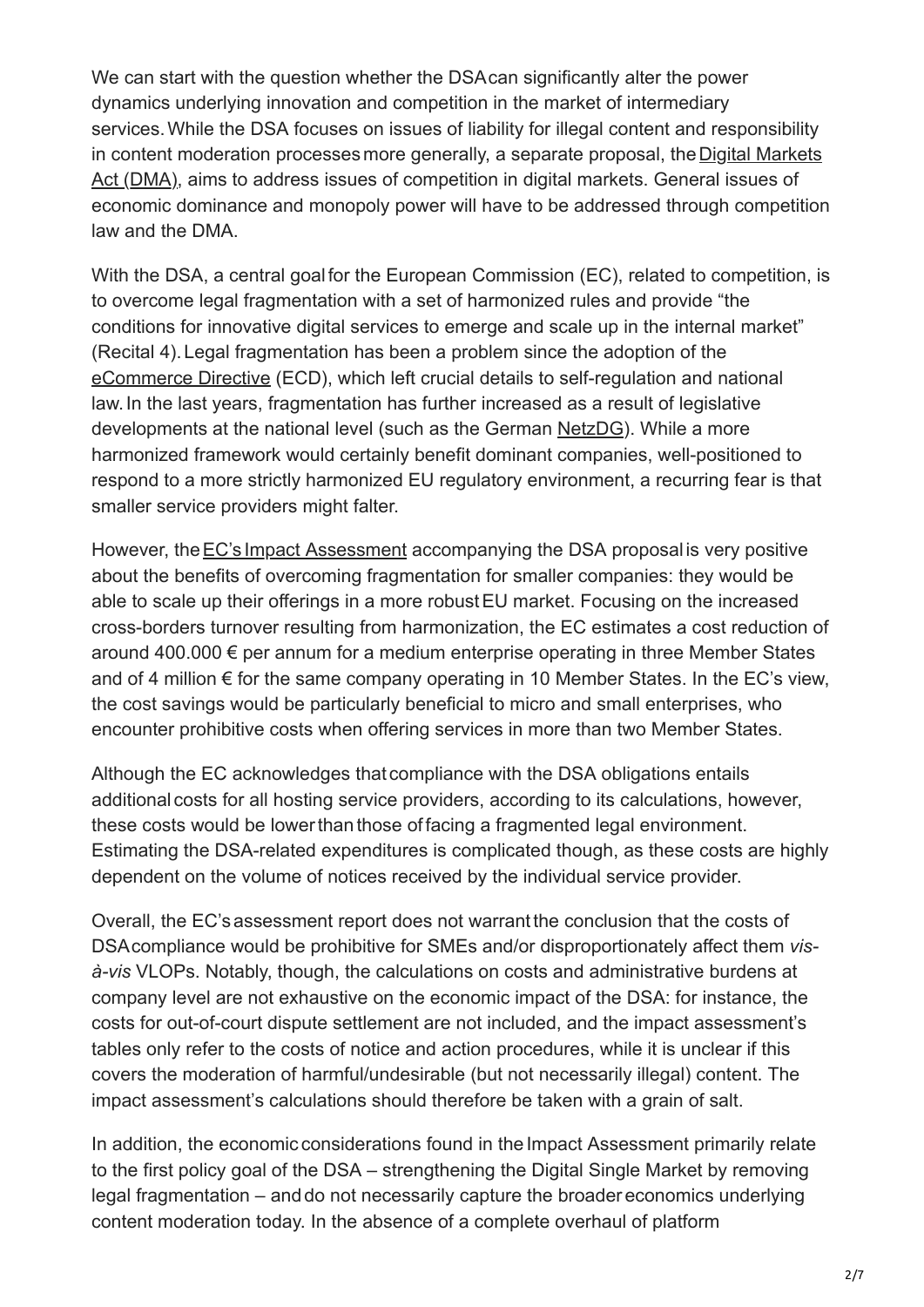governance, the economics of content moderation significantly benefit larger companies. First, the reduction of costs through legal harmonization does not *per se* translate into an ability of smaller actors to scale up and compete with the big ones. Content moderation of internationally operating social media services also entails significant investments in personnel (including moderators) with relevant expertise on language, politics, culture, government relations and other jurisdictional specifics, with significant efficiency gains for larger services. The [possibilities of automation](https://journals.sagepub.com/doi/10.1177/2053951720943234) in detecting and addressing illegal and harmful content issues are likewise significantly greater for services with the largest volume of user activity and content notices. Arguably, the higher costs envisaged for VLOPs are marginal, compared to their structure and turnover, and their established risk management procedures.

In summary, addressing legal fragmentation will have some important benefits for small service providers, but this will likely benefit large service providers as well – if not more – and not affect their ability to dominate. But of course, the question of digital dominance and content moderation extends beyond the economics of content moderation to the other two key policy objectives of the DSA: addressing online harms and protecting users' fundamental rights.

# **Beyond the Economic Impact**

The DSA proposal keeps the basic intermediary liability safe harbor regime of the ECD in place (Articles 3-5 DSA). The importance of a harmonized safe harbor regime is likely significant for smaller service providers. On the contrary, for larger service providers that are actively moderating content, one could raise the question if a safe harbor is still warranted. While we do not support such proposals, considering their probable negative impact on fundamental rights, any initiative to condition the safe harbors on compliance with particular due diligence obligations should be restricted to dominant service providers, to prevent further harm to the competitiveness of smaller players. More [importantly, in our view, there are a number of noted uncertainties about the applicable](https://www.europarl.europa.eu/cmsdata/234761/21-05-19%20Background%20note%20REV%20final.pdf) scope of the DSA's safe harbors and due diligence framework, in particular in relation to search engine, infrastructural, messaging, and ancillary services. There is a risk that the legal certainty provided by the DSA will be the greatest for dominant social media and marketplace services.

The DSA continues, and in some ways further reinforces, the tendency to outsource primary decisions on fundamental rights and speech governance to platforms. This "[privatized enforcement"](https://www.ivir.nl/publicaties/download/study_fundamental_rights_limitations.pdf) phenomenon is present in many of the DSA procedures for tackling illegal content, including orders to act against illegal content in Article 8 and 9 DSA, the notice-and-takedown mechanisms in Article 14 DSA, the measures and protection against misuse in Article 20 DSA and the notification of suspicions of criminal offences in Article 21 DSA. This tendency combines with the incentives, also present in the DSA, towards over-removal of lawful content in order to avoid fines. The complaint procedure of Article 17 DSA is also noteworthy in this regard. It provides users with an ability to contest undue removals of content by online platforms. But it also places the responsibility for operating these procedures on the platforms and does not impact the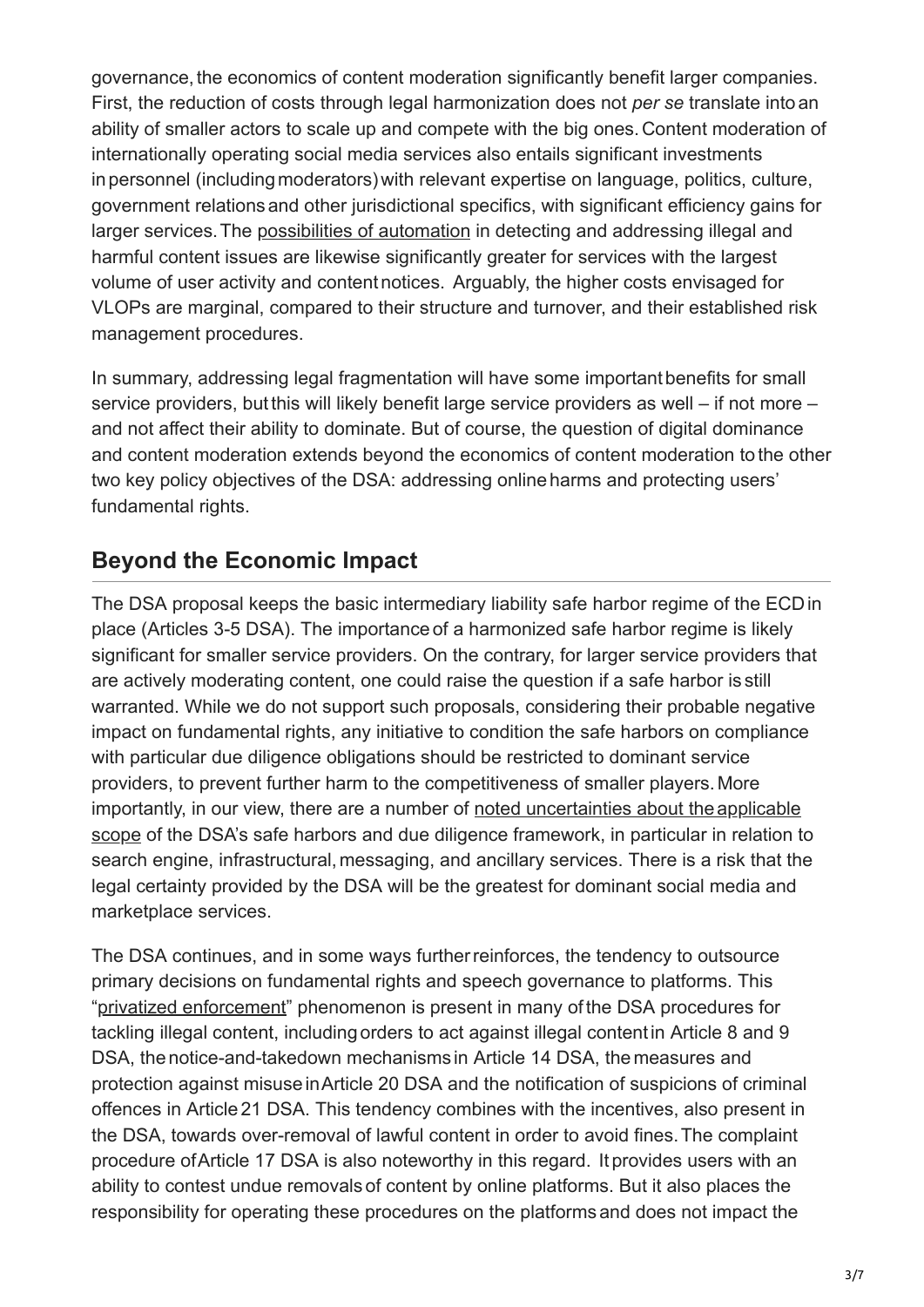discretion of online platforms to act on the basis of their terms of service. This, in combination with the proposed regime for out-of-court dispute settlement, highlights the extent to which content moderation is steered away from more robust judicial processes, which more robustly guarantee users' fundamental rights.

The risk-based approach for content moderation imposed on VLOPs raises some additional concerns in this regard. The risk assessment will involve a complex balancing exercise between fundamental rights and other policy objectives (the eradication of online harm and disinformation, in particular) by dominant online platforms. The only stakeholders with some leverage over these risk assessments are the European Board for Digital Services (composed of the national regulators) and the EC. Specifically, Article 27 DSA requires them to recommend best practices for VLOPs to mitigate the systemic risks identified either in the assessment under Article 26 DSA or through data access and transparency reporting. Once such balancing has been conducted and guidelines have been issued, VLOPs are easily provided with an additional line of defense in imposing their standards for content moderation on users. Additional clarity is needed on the precise focus of the risk assessments, to prevent this new framework from becoming captured by dynamics between dominant platforms and regulators to the detriment of users.

Article 12 DSA proposal obliges intermediaries to provide information on any restrictions applied for the purpose of content moderation, and to act in a diligent, objective and proportionate manner, with due regard for the fundamental rights of users. Dominant online platforms' terms of service exert a particularly strong influence on users' fundamental rights, shaping the boundaries of legitimate online speech globally. Within the current text, the proportionality standard could be used to give [horizontal effect](https://www.bundesgerichtshof.de/SharedDocs/Pressemitteilungen/DE/2021/2021149.html) to freedom of expression. But Article 12 DSA could more explicitly take into account the dominance of particular online platforms. It could incorporate stricter standards for dominant services, limiting their discretion in moderating speech on matters of public concern. Given the exceptional power over speech of the VLOPs, Article 12 DSA could more generally [clarify](https://dsa-observatory.eu/2021/05/31/article-12-dsa-will-platforms-be-required-to-apply-eu-fundamental-rights-in-content-moderation-decisions/) that fundamental rights are applicable in the horizontal relation between them and the users and require VLOPs to follow human rights law standards for online content moderation.

# **Conclusion**

This discussion has looked at how the problem of digital dominance is affected by the DSA proposal. While the DSA proposal tries to not aggravate this situation – and we can agree with the EC that addressing legal fragmentation helps smaller companies operating in the EU – there is no doubt that the economics of content moderation strongly benefit larger companies. Outside of a restructuring of the market (through the lens of economic regulation and competition law), obligations on companies to address online harms and at the same time protect fundamental rights end up playing into the hands of dominant companies. Within its current scope, what should be expected from the DSA is to include robust safeguards for users, minimize privatized enforcement dynamics and put more focus on the horizontal effect of fundamental rights, including to limit the discretion of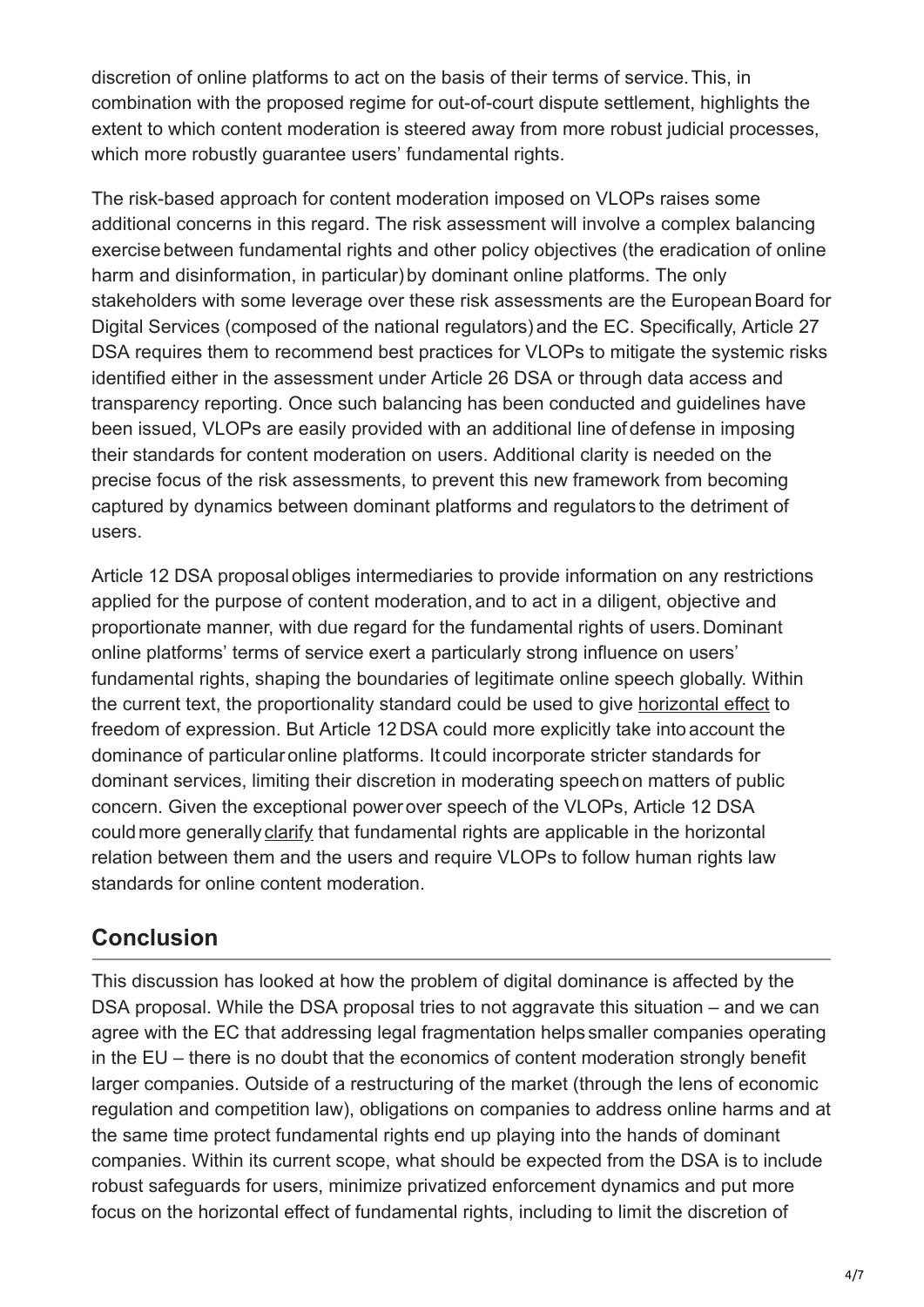dominant players. These elements could be complemented by stronger restrictions on the business models of dominant platforms (notably based on pervasive tracking and [targeting of their users and attention-maximizing algorithms\), which have been linked to](https://edri.org/our-work/can-the-eu-digital-services-act-contest-the-power-of-big-techs-algorithms/) the spread of harmful content and to a variety of other individual and societal risks, including some of the issues identified by the DSA as "systemic risks". While we cannot expect the DSA (considering its scope and focus) to solve the issues of dominance in content moderation, several improvements are warranted to limit the exceptional power of the big actors in content moderation and thus support a better protection of fundamental rights and key societal interests.

### [LICENSED UNDER CC BY SA](https://creativecommons.org/licenses/by-sa/4.0//legalcode)

SUGGESTED CITATION Buri, Ilaria; van Hoboken, Joris: *The DSA Proposal's Impact on Digital Dominance , VerfBlog,* 2021/8/30, https://verfassungsblog.de/power-dsa-dma-01/, DOI: [10.17176/20210830-112903-0.](https://dx.doi.org/10.17176/20210830-112903-0)

Explore posts related to this:

Other posts about this region: **[Europa](https://verfassungsblog.de/category/regionen/europe/)** 

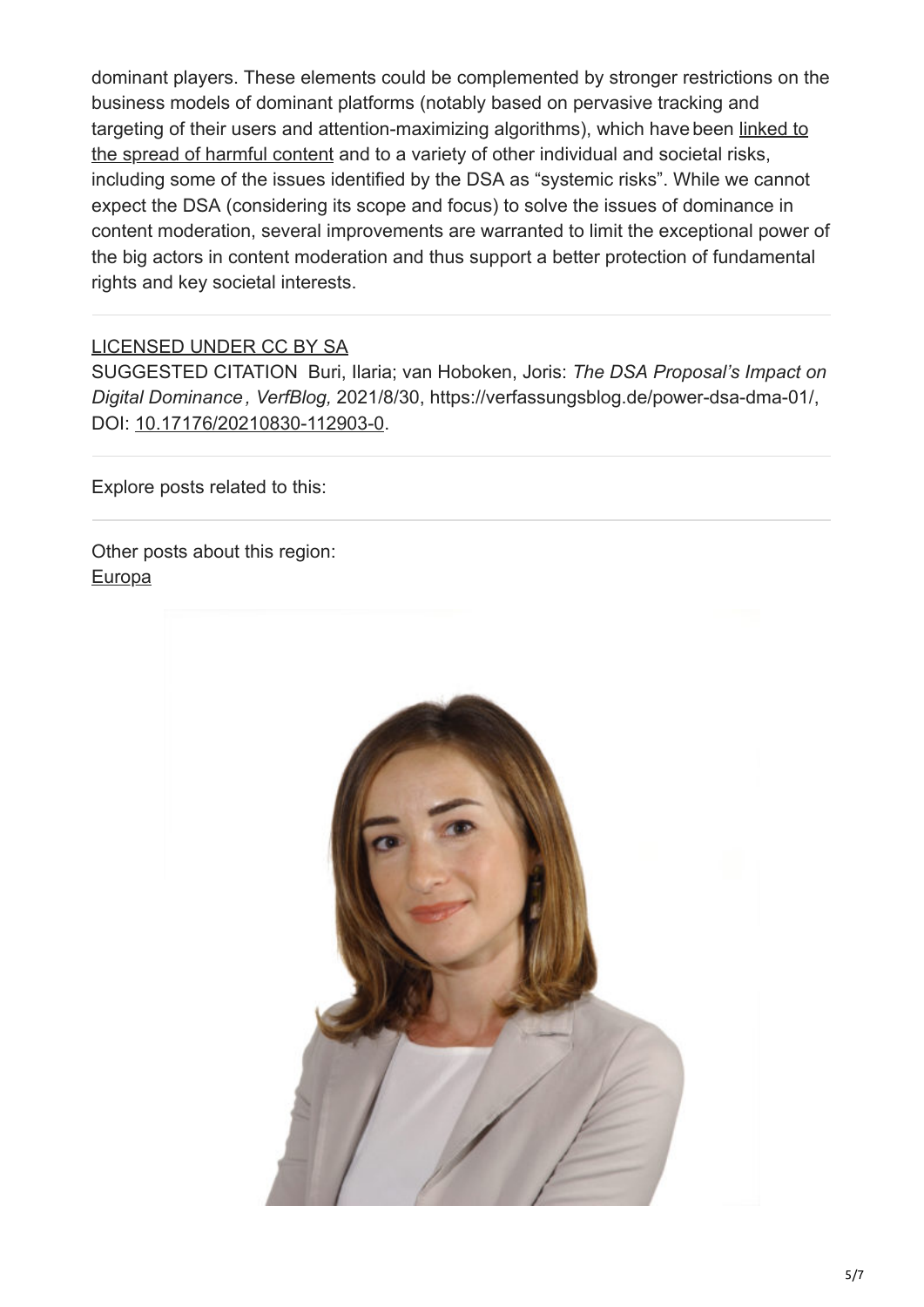[Ilaria Buri](https://verfassungsblog.de/author/ilaria-buri/) Ilaria Buri is a research fellow at the Institute for Information Law, University of Amsterdam, where her work focuses on the "DSA Observatory" project. She previously worked as a researcher at the KU Leuven Centre for IT and IP Law (CiTiP) on matters of data protection and cybersecurity. She is admitted to the Bar in Italy and, prior to joining academia, she gained extensive experience as a practitioner in law firms and worked at the European Commission (DG Clima).



[Joris van Hoboken](https://verfassungsblog.de/author/joris-van-hoboken/) Joris van Hoboken is a Professor of Law at the Vrije Universiteit Brussels and an Associate Professor at the Institute for Information Law, University of Amsterdam. He works on the intersection of fundamental rights protection (privacy, freedom of expression, non-discrimination) and the regulation of platforms and internet services. At the VUB, he is appointed to the Chair 'Fundamental Rights and Digital Transformation', established at the Interdisciplinary Research Group on Law Science Technology & Society, with the support of Microsoft.

Explore posts related to this:

Other posts about this region: **[Europa](https://verfassungsblog.de/category/regionen/europe/)**